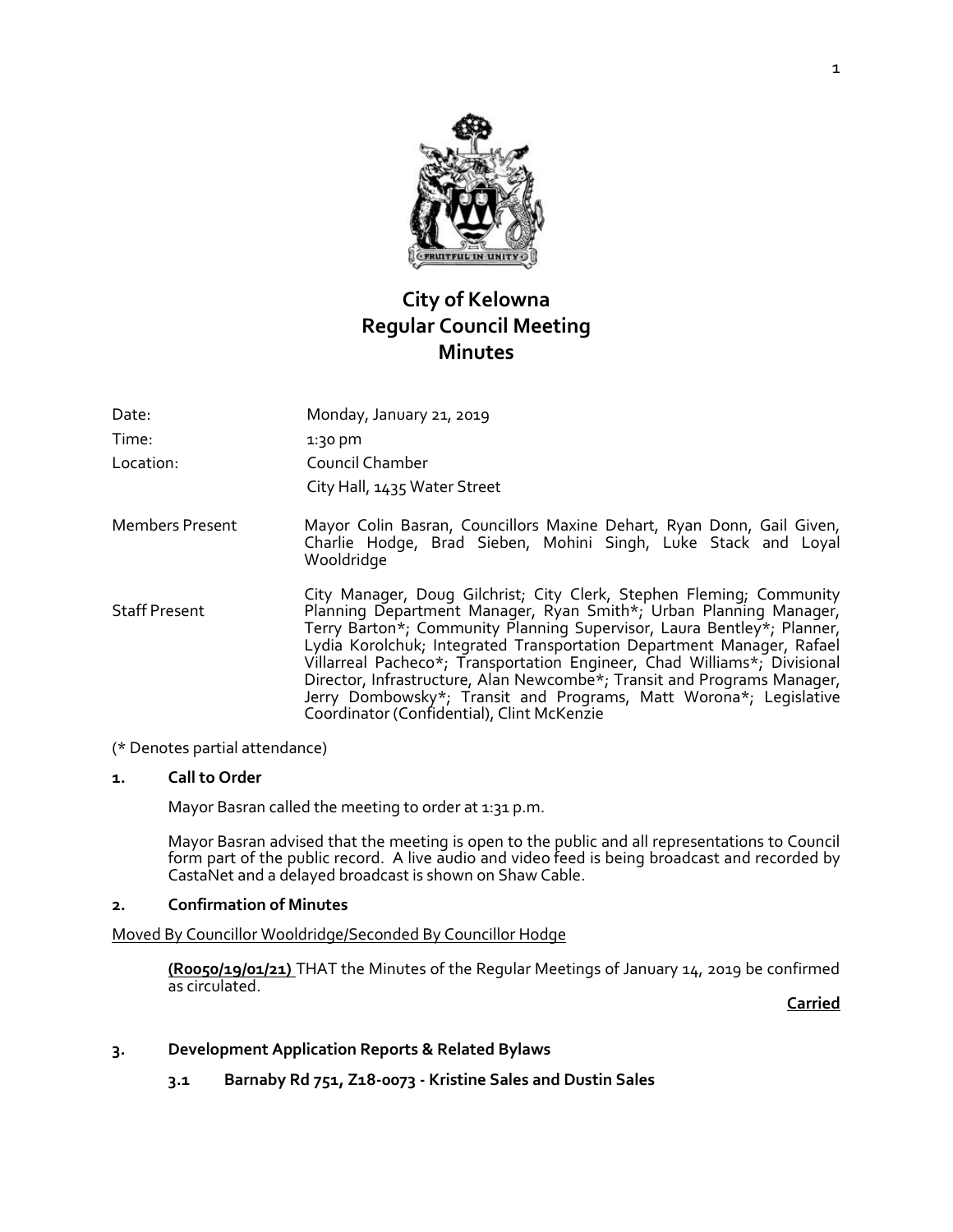Staff displayed a PowerPoint presentation summarizing the application and responded to questions from Council.

Staff confirmed no variances are being requested.

### Moved By Councillor Stack/Seconded By Councillor Sieben

**(R0051/19/01/21)** THAT Rezoning Application No. Z18-0073 to amend the City of Kelowna Zoning Bylaw No. 8000 by changing the zoning classification of Lot B DL 357 SDYD Plan 24757 located at 751 Barnaby Rd, Kelowna, BC from the RR2 – Rural Residential 2 zone to the RU6 – Two Dwelling Housing zone, be considered by Council;

AND THAT the Rezoning Bylaw be forwarded to a Public Hearing for further consideration.

**Carried**

# **3.2 Barnaby Rd 751, BL11728 (Z18-0073) - Kristine Sales and Dustin Sales**

Moved By Councillor Wooldridge/Seconded By Councillor Given

**(R0052/19/01/21)** THAT Bylaw No. 11728 be read a first time.

**Carried**

#### **3.3 Cadder Ave 418-422, Z18-0083 - Geoffrey & Michelle Couper and Friedrich & Evelyn Wille**

Staff displayed a PowerPoint presentation summarizing the application and responded to questions from Council.

#### Moved By Councillor Hodge/Seconded By Councillor Singh

**(R0053/19/01/21)** THAT Rezoning Application No. Z18-0083 to amend the City of Kelowna Zoning Bylaw No. 8000 by changing the zoning classification of Lot 7 Block 8 DL 14 ODYD Plan 348 located at 418-422 Cadder Ave, Kelowna, BC from the RU1 – Large Lot Housing zone to the RU6 – Two Dwelling Housing zone be considered by Council;

AND THAT the Rezoning Bylaw be forwarded to a Public Hearing for further consideration;

AND THAT final adoption of the Rezoning Bylaw be considered subsequent to the outstanding conditions of approval as set out in Schedule "A" attached to the Report from the Community Planning Department dated July 30, 2018;

AND FURTHER THAT final adoption of the Rezoning Bylaw be considered in conjunction with Council's consideration of a Heritage Alteration Permit for the subject property.

**Carried**

#### **3.4 Cadder Ave 418-422, BL11736 (Z18-0083) - Geoffrey & Michelle Couper and Friedrich & Evelyn Wille**

Moved By Councillor Given/Seconded By Councillor Wooldridge

**(R0054/19/01/21)** THAT Bylaw No. 11736 be read a first time.

**Carried**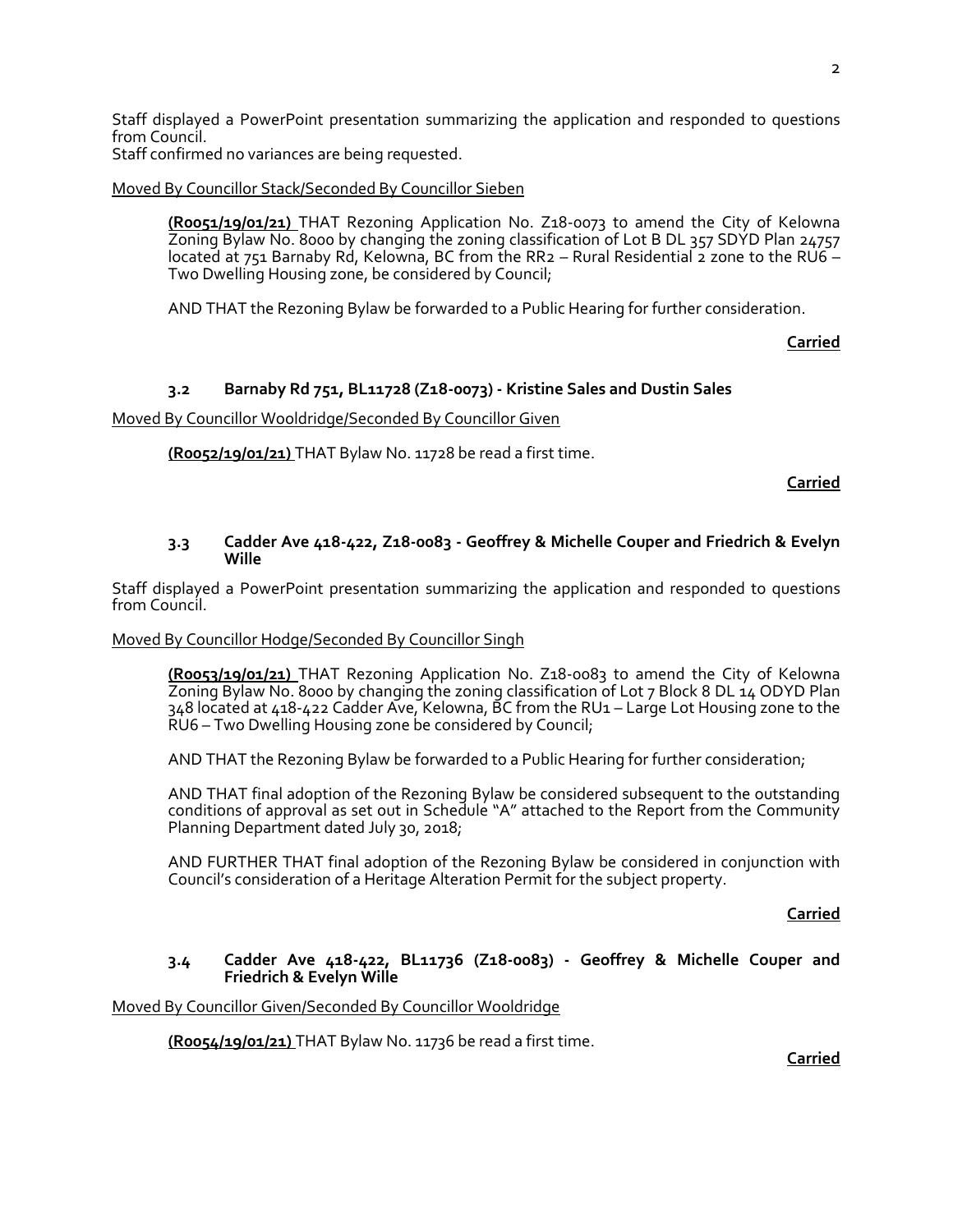# **3.5 Hein Rd 365-367, Z18-0066 - 1918951 Alberta Ltd**

Staff displayed a PowerPoint presentation summarizing the application.

Moved By Councillor Singh/Seconded By Councillor Stack

**(R0055/19/01/21)** THAT Rezoning Application No. Z18-0066 to amend the City of Kelowna Zoning Bylaw No. 8000 by changing the zoning classification of Strata Lot 1 & 2 Section 27 TWP 26 ODYD Strata Plan KAS2718 together with an interest in the common property in proportion to the unit entitlement of the strata lot as shown on Form V, located at Hein Rd, Kelowna, BC from the RU6 – Two Dwelling Housing zone to the RM5 – Medium Density Multiple Housing zone be considered by Council;

AND THAT the Rezoning Bylaw be forwarded to a Public Hearing for further consideration;

AND THAT final adoption of the Rezoning Bylaw be considered subsequent to the outstanding conditions of approval as set out in Schedule "A" attached to the Report from the Community Planning Department dated June 28, 2018;

AND FURTHER THAT final adoption of the Rezoning Bylaw be considered in conjunction with Council's consideration of a Development Permit and Development Variance Permit for the subject property.

**Carried**

### **3.6 Hein Rd 365-367, BL11737 (Z18-0066) - 1918951 Alberta Ltd**

Moved By Councillor Given/Seconded By Councillor Wooldridge

**(R0056/19/01/21)** THAT Bylaw No. 11737 be read a first time.

**Carried**

### **3.7 Kneller Rd 210, Z18-0099 - Gurdev and Kamalpreet Gill**

Staff presented a PowerPoint presentation summarizing the application.

#### Moved By Councillor Hodge/Seconded By Councillor Singh

**(R0057/19/01/21)** THAT Rezoning Application No. Z18-0099 to amend the City of Kelowna Zoning Bylaw No. 8000 by changing the zoning classification of Lot B Section 27 Township 26 ODYD Plan 17467, located at 215 Kneller Road, Kelowna, BC from the RU1 – Large Lot Housing zone to the RM3 – Low Density Multiple Housing zone, be considered by Council;

AND THAT the Rezoning Bylaw be forwarded to a Public Hearing for further consideration;

AND THAT final adoption of the Rezoning Bylaw be considered subsequent to the outstanding conditions of approval as set out in Attachment "A" attached to the Report from the Community Planning Department dated September 20, 2018;

AND FURTHER THAT final adoption of the Rezoning Bylaw be considered in conjunction with Council's consideration of a Development Permit for the subject property.

**Carried**

#### **3.8 Kneller Rd 210, BL11738 (Z18-0099) - Gurdev and Kamalpreet Gill**

Moved By Councillor Donn/Seconded By Councillor Stack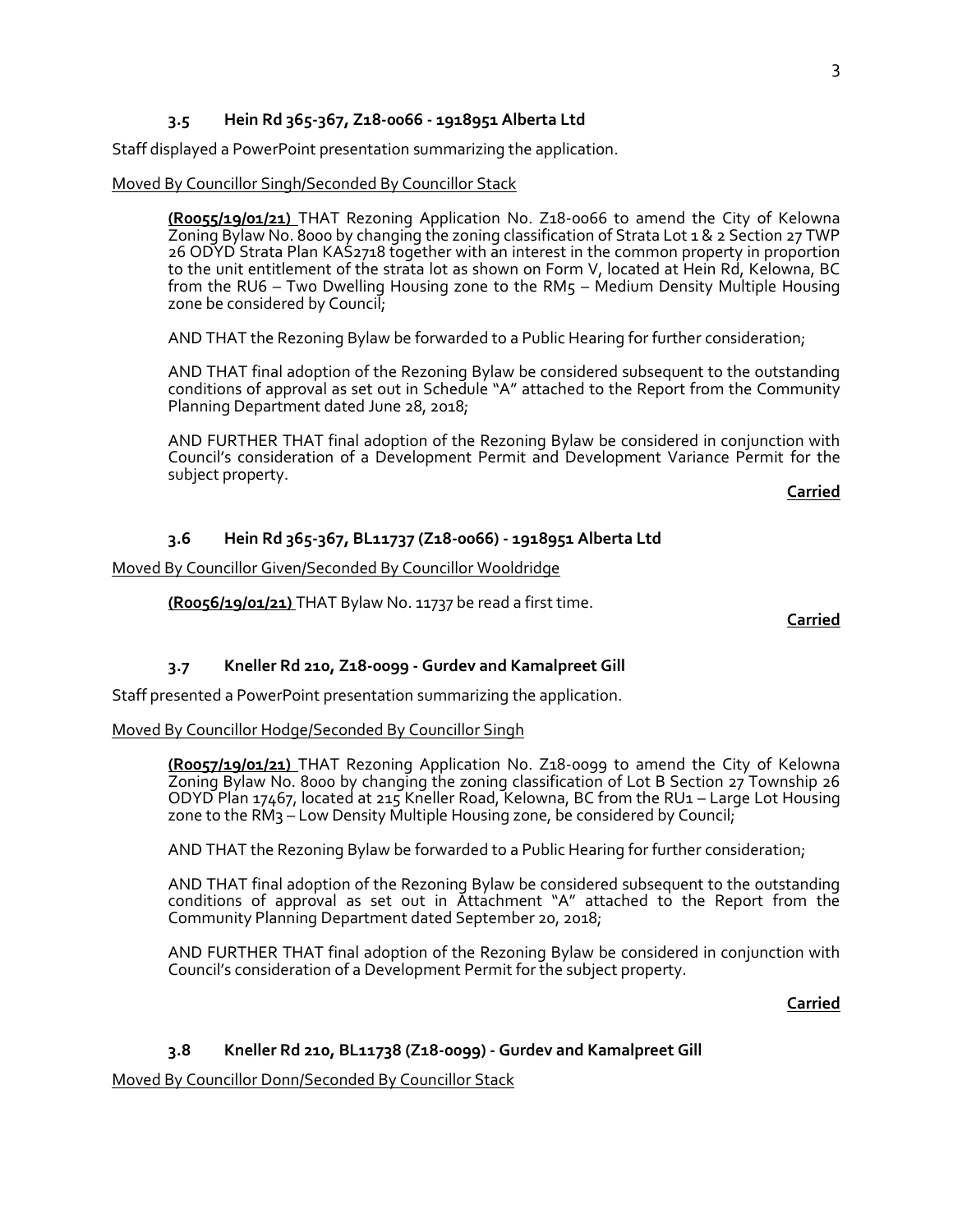**Carried**

# **(R0058/19/01/21)** THAT Bylaw No. 11738 be read a first time.

### **3.9 Creekside Rd 1200, Z18-0095 - 0806568 BC Ltd**

Staff presented a PowerPoint presentation summarizing the application.

# Moved By Councillor Sieben/Seconded By Councillor Donn

**(R0059/19/01/21)** THAT Rezoning Application No. Z18-0120 to amend the City of Kelowna Zoning Bylaw No.8000 by changing the zoning classification of Lot 18, Section 22, Township 26, ODYD, Plan 20015, located at 1200 Creekside Rd, Kelowna, BC from the RU1 – Large Lot Housing zone to the RU1c – Large lot Housing with Carriage House zone be considered by Council;

AND THAT the Rezoning Bylaw be forwarded to a Public Hearing for further consideration;

**Carried**

#### **3.10 Creekside Rd 1200, BL11742 (Z18-0095) - 0806568 BC Ltd**

Moved By Councillor Donn/Seconded By Councillor DeHart

**(R0060/19/01/21)** THAT Bylaw No. 11742 be read a first time.

#### **Carried**

### **3.11 Shayler Rd (W of) PR18-0002 Kinnikinnik Developments Inc.docx**

Staff provided a PowerPoint presentation summarizing the application and responded to questions from Council.

Confirmed there is a statutory right of way along the foreshore for public access.

Moved By Councillor Stack/Seconded By Councillor Singh

**(R0061/19/01/21)** THAT Council hear from the applicant.

#### **Carried**

Applicant Russ Watson, McKinley Beach Marina Project Manager:

- Confirmed there are no further plans to expand as the existing plan maximizes the water lease space held with the Province.

#### Moved By Councillor Sieben/Seconded By Councillor DeHart

**(R0062/19/01/21)** THAT Provincial Referral No. PR18-0002 for Lot 7, Plan EPP8753, Township 23, Section 28, 29, ODYD located at (W of) Shayler Road, Kelowna, BC for a marina expansion be supported by Council;

AND THAT Council directs staff to forward the subject application to the Province for consideration.

**Carried**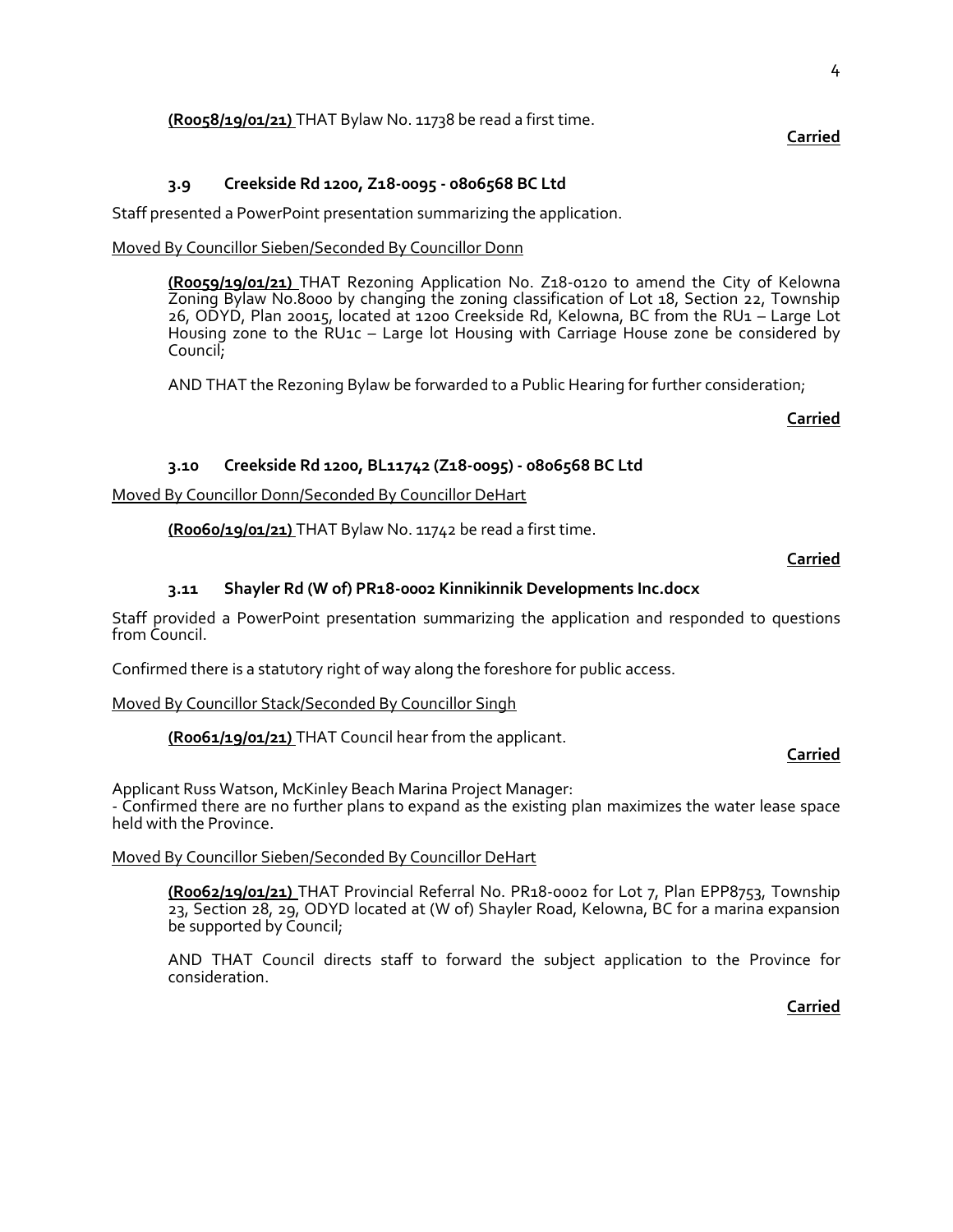# **3.12 Lakeshore Rd 4609 - BL11468 (OCP16-0023) - Lev8 Developments Ltd**

Moved By Councillor Donn/Seconded By Councillor Sieben

**(R0063/19/01/21)** THAT Bylaw No. 11468 be adopted.

**Carried**

# **3.13 Lakeshore Rd 4609 - BL11469 (Z16-0068) - Lev8 Developments Ltd**

Moved By Councillor DeHart/Seconded By Councillor Donn

**(R0064/19/01/21)** THAT Bylaw No. 11469 be adopted.

**Carried**

# **3.14 Lakeshore Rd 4609, DP16-0249 - Lev8 Developments Ltd**

Staff displayed a PowerPoint presentation summarizing the application and responded to questions from Council.

Staff confirmed there are no variances associated with the application.

### Moved By Councillor Sieben/Seconded By Councillor DeHart

**(R0065/19/01/21)** THAT final adoption of Official Community Plan Bylaw No. 11468 be considered by Council;

AND THAT final adoption of Rezoning Bylaw No. 11469 be considered by Council;

AND THAT Council authorizes the issuance of Development Permit No. DP16-0249 for Lot 1, District Lot 167, ODYD, Plan EPP82334 located at 4609 Lakeshore Rd, Kelowna, BC subject to the following:

- 1. The dimensions and siting of the building to be constructed on the land be in accordance with Schedule "A,"
- 2. The exterior design and finish of the building to be constructed on the land, be in accordance with Schedule "B";
- 3. Landscaping to be provided on the land be in accordance with Schedule "C";
- 4. The applicant be required to post with the City a Landscape Performance Security deposit in the form of a "Letter of Credit" in the amount of 125% of the estimated value of the landscaping, as determined by a Registered Landscape Architect;

AND THAT the applicant be required to complete the above noted conditions of Council's approval of the Development Permit Application in order for the permits to be issued;

AND FURTHER THAT this Development Permit is valid for two (2) years from the date of Council approval, with no opportunity to extend.

**Carried**

# **3.15 McKenzie Rd, 1251, A18-0004**

Staff displayed a PowerPoint presentation providing an overview of the application and responded to questions from Council.

#### Moved By Councillor Given/Seconded By Councillor Singh

**(R0066/19/01/21)** THAT Agricultural Land Reserve Application No. A18-0004 for Lot B, Sections 24 and 25 Township 26, ODYD, Plan KAP74860 located at 1251 McKenzie Road,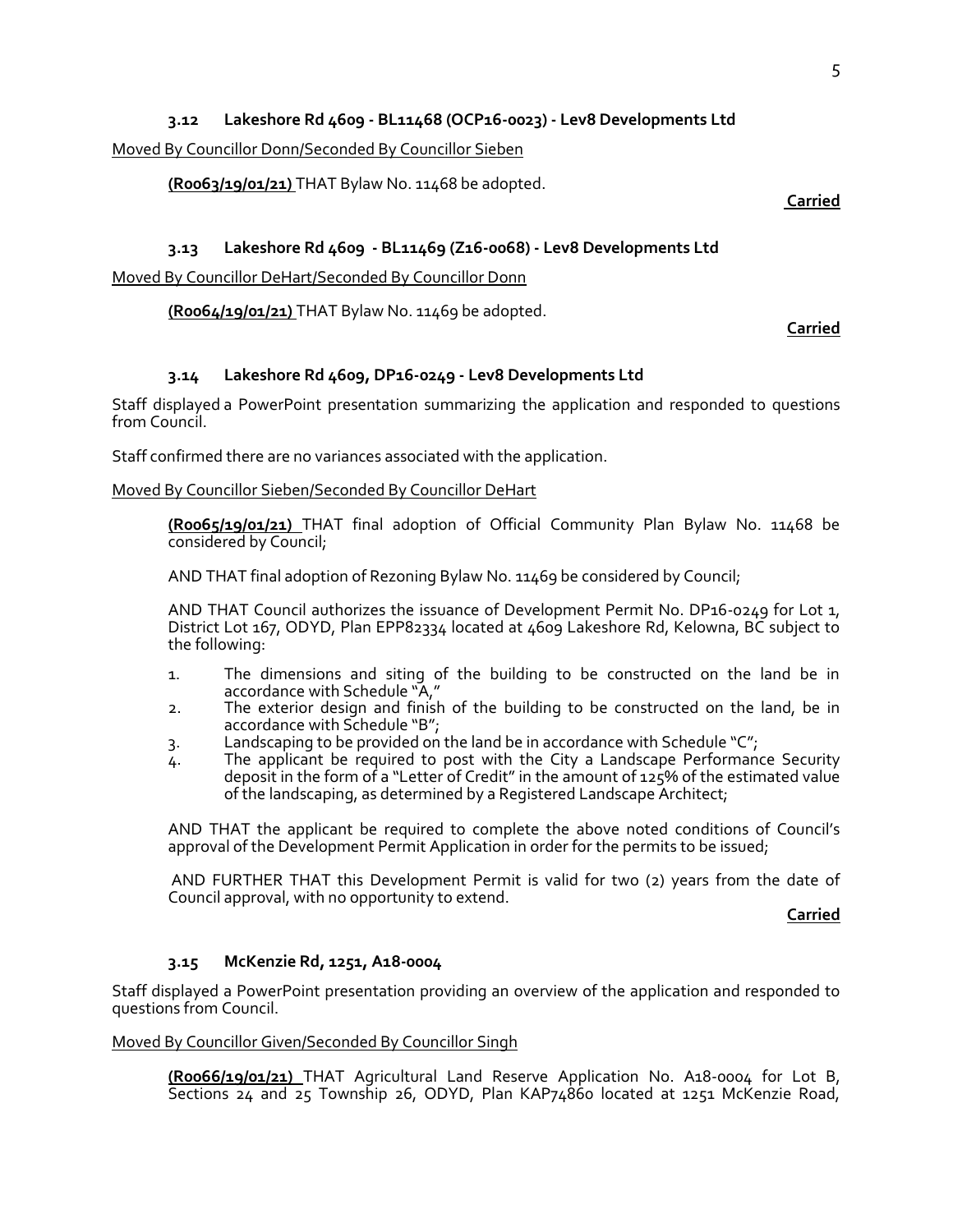Kelowna, BC to subdivide land within the Agricultural Land Reserve, pursuant to Section 21(2) of the *Agricultural Land Commission Act*, be supported by Council, subject to the following:

- a. The entirety of the lot be included into the ALR in accordance with Section 17(3) of the Agricultural Land Commission Act; and
- b. An 8.3 ha environmentally sensitive portion of the subject parcel be transferred to the City of Kelowna as a condition of subdivision approval.

AND THAT Council directs staff to forward the subject application to the Agricultural Land Commission for consideration.

**Carried**

# **3.16 Hilltop Cr, 1850, DP18-0249**

Staff displayed a PowerPoint presentation providing an overview of the application and responded to questions from Council.

Moved By Councillor Sieben/Seconded By Councillor Given

**(R0067/19/01/21)** THAT Council authorizes the issuance of Development Permit No. DP18- 0249 for Lot 6, Section 28 and 29, Township 23, ODYD, Plan EPP76020 located at 1850 Hilltop Crescent, Kelowna, BC subject to the following:

1. The dimensions and siting of the buildings to be constructed on the land be in accordance with Schedule "A,"

2. The exterior design and finish of the buildings to be constructed on the land, be in accordance with Schedule "B";

3. Landscaping to be provided on the land be in accordance with Schedule "C";

4. The applicant be required to post with the City a Landscape Performance Security deposit in the form of a "Letter of Credit" in the amount of 125% of the estimated value of the landscaping, as determined by a Registered Landscape Architect;

AND THAT Council's consideration of this Development Permit be considered subsequent to the outstanding conditions of approval as set out in Schedule "A" attached to the Report from the Community Planning Department dated January 28, 2019;

AND THAT the applicant be required to complete the above noted conditions of Council's approval of the Development Permit Application in order for the permits to be issued;

AND FURTHER THAT this Development Permit is valid for two (2) years from the date of Council approval, with no opportunity to extend.

**Carried**

Opposed - Councillors Hodge, Singh and Stack

# **4. Non-Development Reports & Related Bylaws**

# **4.1 Budget Amendment, ICBC Road Improvement Program**

Staff spoke to the requested budget amendment in order to reflect ICBC grant contributions.

Moved By Councillor Given/Seconded By Councillor Stack

**(R0068/19/01/21)** THAT Council receives, for information, the report from the Transportation Engineering Specialist dated January 21, 2019 with respect to the ICBC Road Improvement Program;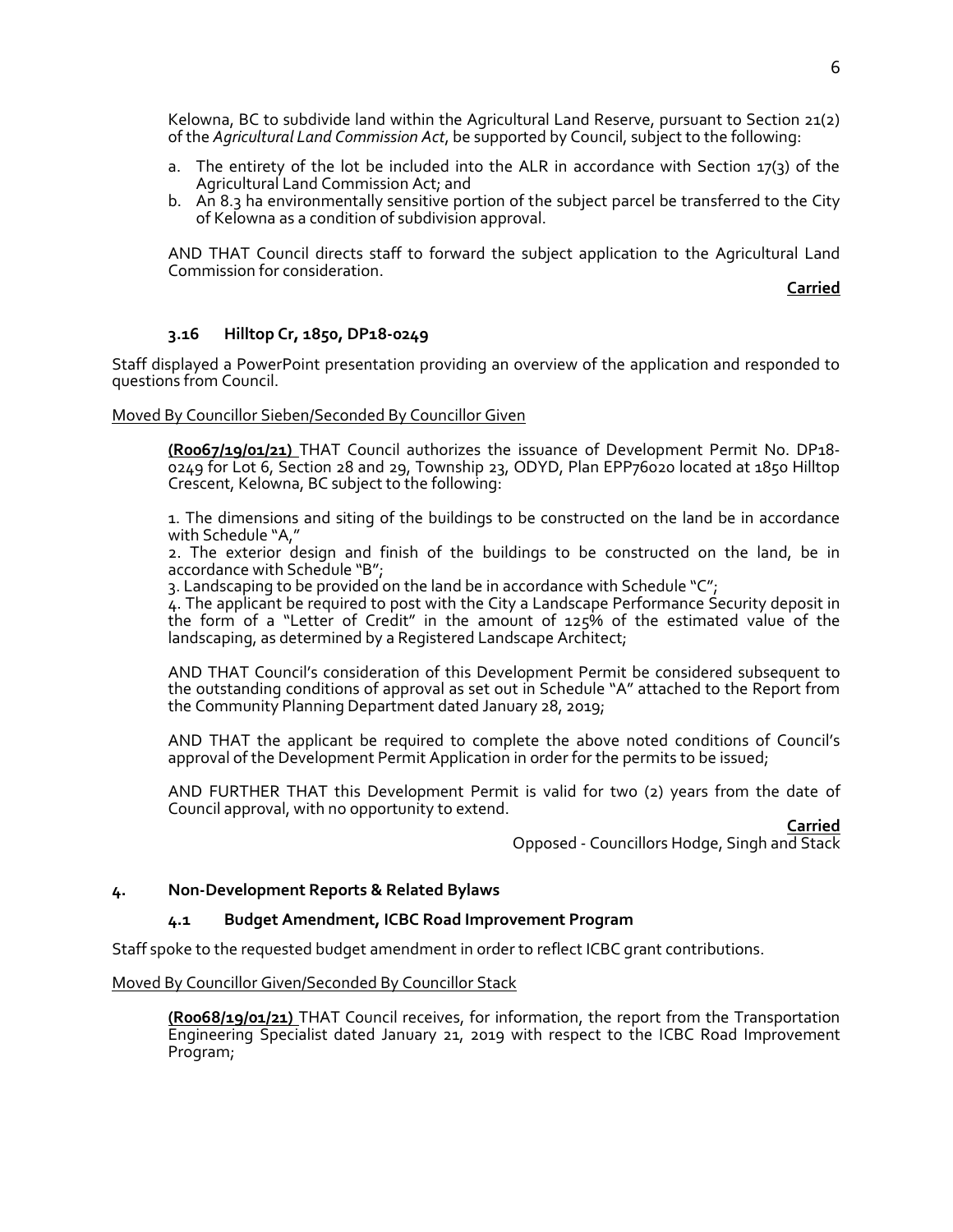AND THAT the 2018 Financial Plan be amended to include \$162,300 ICBC Road Improvement Program Contributions related to the receipt of grant funding from the ICBC Road Safety Improvement Program as outlined in the report from the Transportation Engineering Specialist dated January 21, 2019.

# **Carried**

# **4.2 Alta Vista Road Water Utility Project to be Cancelled and Budget Transferred**

Staff spoke to the reasons for the proposed cancellation of the water utility project and budget transfer.

# Moved By Councillor Sieben/Seconded By Councillor Donn

**(R0069/19/01/21)** THAT Council receives for information, the report from the Infrastructure Division Director dated January 21, 2019 regarding the cancellation of the Alta Vista Road Water Main project and transfer the remaining budget to the Vintage Terrace PRV Water project;

AND THAT the 2018 Financial Plan be amended to include the project cancellation and transfer of budget as outlined in the Alta Vista Road Water Main project report from the Infrastructure Division Director, dated January 21, 2019.

**Carried**

# **4.3 Draft response to provincial inquiry into transportation network services**

Staff provided an overview of the draft response letter to the provincial inquiry into transportation network services and responded to questions from Council.

#### Moved By Councillor Donn/Seconded By Councillor Wooldridge

**(R0070/19/01/21)** THAT Council receive, for information, the report from the Transit and Programs Manager, dated January 21, 2019 regarding response to the call for written submissions from the Select Standing Committee on Crown Corporations inquiry into transportation network services (ride hailing services) in BC;

AND THAT Council authorize the proposed response to the Select Standing Committee on Crown Corporations inquiry.

**Carried**

#### **5. Mayor and Councillor Items**

Councillor Dehart:

- Tomorrow attending first Board meeting as Council liaison with Kelowna Chamber of Commerce.

Councillor Stack

-Commented that all applications today involved multi-family housing. Last week's applications were similar. The market seems to be favouring multi-family developments.

Councillor Wooldridge:

- Attended Kasugai Sister City Board Meeting as Council liaison last week. They are looking for additional board members from the community.